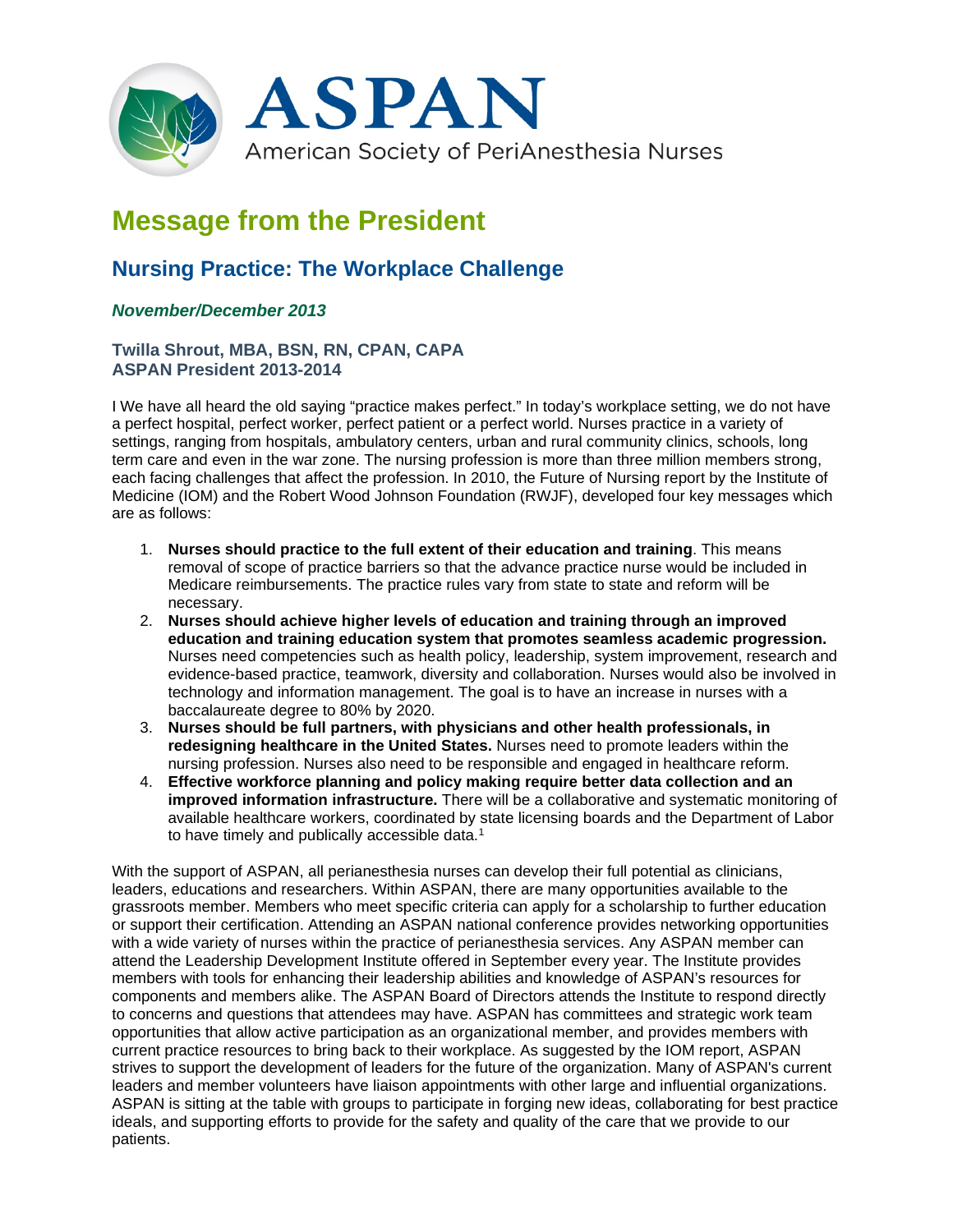"If you want something, then you must set goals."

Jon Gordon's 10 rules for the ride of your life in his book, "The Energy Bus," reminds me of the years that I rode the bus to school. We had a long route of bumpy, gravel roads, heaters that rarely warmed the feet, and when it was hot, there were the kids insisting the windows be all the way down to allow the dust to fly just to annoy me. Gordon's rules are:

- 1. "You're the driver of the bus.
- 2. Desire, vision and focus move your bus in the right direction.
- 3. Fuel your ride with positive energy.
- 4. Invite people on your bus and share your vision for the road ahead.
- 5. Don't waste your energy on those who don't get on your bus.
- 6. Post a sign that says "No Energy Vampires Allowed" on your bus.
- 7. Enthusiasm attracts more passengers and energizes them during the ride.
- 8. Love your passengers.
- 9. Drive with purpose.
- 10. Have fun and enjoy the ride."2

You may ask what this has to do with your practice. To me, this means that each of us is responsible for our own lives and, thus, our nursing practice - we are the drivers. If you want something, then you must set goals. To continue on the ride, you need to fuel yourself with positive energy to keep going. The next rule is to share with others what you have learned on your ride in order to foster your team growth. There may be those who choose to not get on the bus, but this is their choice. Positive people are certainly much easier to accept, but we all have to deal with the negative person. One can hope that enthusiasm will win them over. Your purpose and individual practice shape your careers, so be sure to add fun to ensure that the journey to the destination will be well worth the sometimes bumpy ride.

I still think back to a patient who has had a lasting impact on my practice. Jonathan had Down's syndrome, and would come to the hospital every six months or so to have an eye and ear exam under anesthesia. For many years he would call me "nurse," but eventually he learned to call "Tie-la." If I was scheduled to work, I would request to help get Jonathan ready for surgery or wake him up after surgery. He had a favorite anesthesiologist, and together we would get him ready. Jonathan would choose a stuffed monkey to take home with him each time. He was always such a joy to take care of when he came for surgery. In 2005, he was diagnosed with leukemia, and his illness was too advanced for effective treatment. I would look for greeting cards that had monkeys on them, and encourage my nurse and physician colleagues to sign the cards. Jonathan's mother reported that he would keep these cards close by to look at during the day. One day, his mother called to inform me that Jonathan was not doing well, and wondered if I could come to visit him. I went to see Jonathan on a Friday - he died the following Thursday. During that final visit, he proudly showed me all of the cards he had received, as well as his collection of movie monsters, each still preserved, in their original boxes. I attended his funeral and saw how many people had also been touched by Jonathan, who all thought Jonathan was so incredibly special. This young man will surely remain in all of our hearts forever. Jonathan faced many challenges in his life, but he always made those who cared for him feel privileged to have been a part of his life. He influenced my practice.

I believe that ASPAN, by way of a strong mission and viable strategic plan, has effectively been dealing with the challenges of today's workplace. Perianesthesia nurses are making a difference in their own daily practice as well as around the world. The International Conference for Perianesthesia Nurses (ICPAN) held in Dublin, Ireland in September, showcased the practice of nurses across the world. Workplace challenges are opportunities, and in facing these challenges, together we become stronger. Together, we provide a safe environment of care for our patients, families, and cultures across the globe through our commitment to enhance and promote our knowledge, standards, research and education. The steps that each individual nurse takes towards excellence in practice and shares through networking, strengthens nurses' numbers. As perianesthesia nurses, our shared knowledge and practice uphold our purpose to care for each patient safely, using evidence-based practice plans of care. One nurse at a time, one patient at a time, one day at a time, perianesthesia nurses make a difference throughout the world.

#### **REFERENCES**

1. Institute of Medicine. The Future of Nursing. 2011. Available at [http://www.iom.edu/Reports/2010/The-future-of-nursing-leading-change-advancing-health.aspx.](http://www.iom.edu/Reports/2010/The-future-of-nursing-leading-change-advancing-health.aspx) Accessed September 10, 2013.